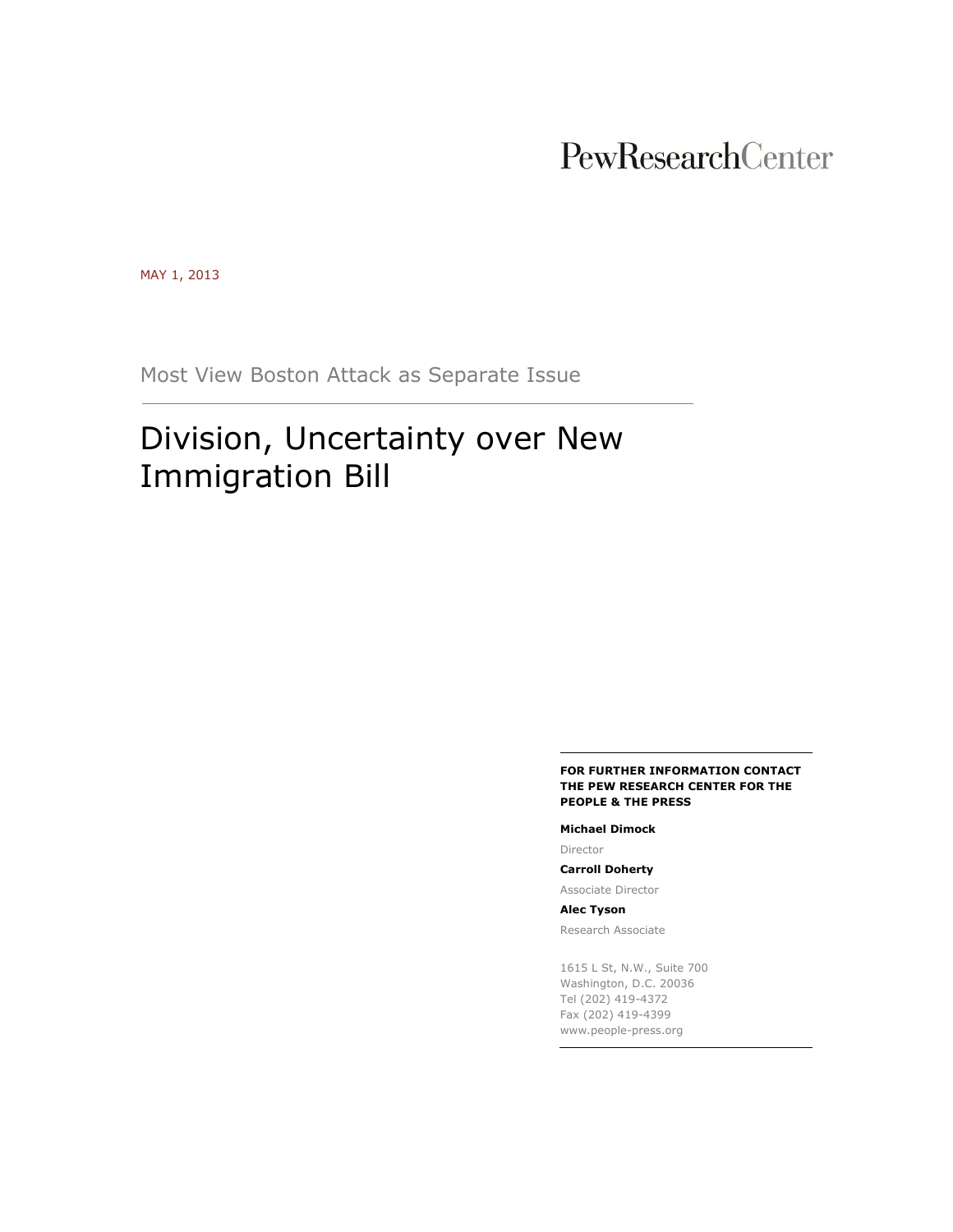# Most View Boston Attack as Separate Issue Division, Uncertainty over New Immigration Bill

As Congress debates a bill to overhaul the nation's immigration policy, much of the public has yet to form an opinion about the legislation. About as many say they favor

(33%) as oppose (28%) the immigration bill before Congress, but fully 38% say they don't know what they think of the legislation.

At this early stage of debate, the public does not think the bill would have a major impact on the nation's economy or security. About half say either that the immigration bill would not make much of a difference for the economy (35%) or that they don't know how the bill would affect the economy (17%). An even greater percentage says the bill would have no impact on the country's safety from terrorism (57%) or that they don't know how the country's security would be affected (16%).

The national survey by the Pew Research Center, conducted April 25-28 among 1,003 adults, finds that most do not think the Boston Marathon bombings should be an important factor in the debate over immigration legislation. Nearly six-in-ten (58%) say the Boston attack and the immigration debate are mostly separate issues, while 36% say the attack should be an important factor in the debate.

# **Many Have Yet to Form Opinion of Immigration Bill in Congress**

| Immigration bill being                                                                     | <b>April 25-28</b><br>2013 |
|--------------------------------------------------------------------------------------------|----------------------------|
| debated in Congress                                                                        | $\frac{0}{0}$              |
| Favor                                                                                      | 33                         |
| Oppose                                                                                     | 28                         |
| Don't know                                                                                 | 38                         |
|                                                                                            | 100                        |
| Bill will                                                                                  |                            |
| Help U.S. economy                                                                          | 24                         |
| Hurt U.S. economy                                                                          | 23                         |
| Not make much difference                                                                   | 35                         |
| Don't know                                                                                 | 17                         |
|                                                                                            | 100                        |
| Make country                                                                               |                            |
| Safer from terrorism                                                                       | 14                         |
| Less safe from terrorism                                                                   | 13                         |
| Not make much difference                                                                   | 57                         |
| Don't know                                                                                 | 16                         |
|                                                                                            | 100                        |
| Boston attack                                                                              |                            |
| Should be important factor in                                                              |                            |
| immigration bill debate                                                                    | 36                         |
| Is mostly a separate issue                                                                 | 58                         |
| Don't know                                                                                 | 6                          |
|                                                                                            | 100                        |
| PEW RESEARCH CENTER April 25-28, 2013.<br>Figures may not add to 100% because of rounding. |                            |

Overall, the debate over immigration policy has drawn little public attention. Just 19% say they are following the story very closely. And most Americans are unaware of some of the legislation's visible aspects.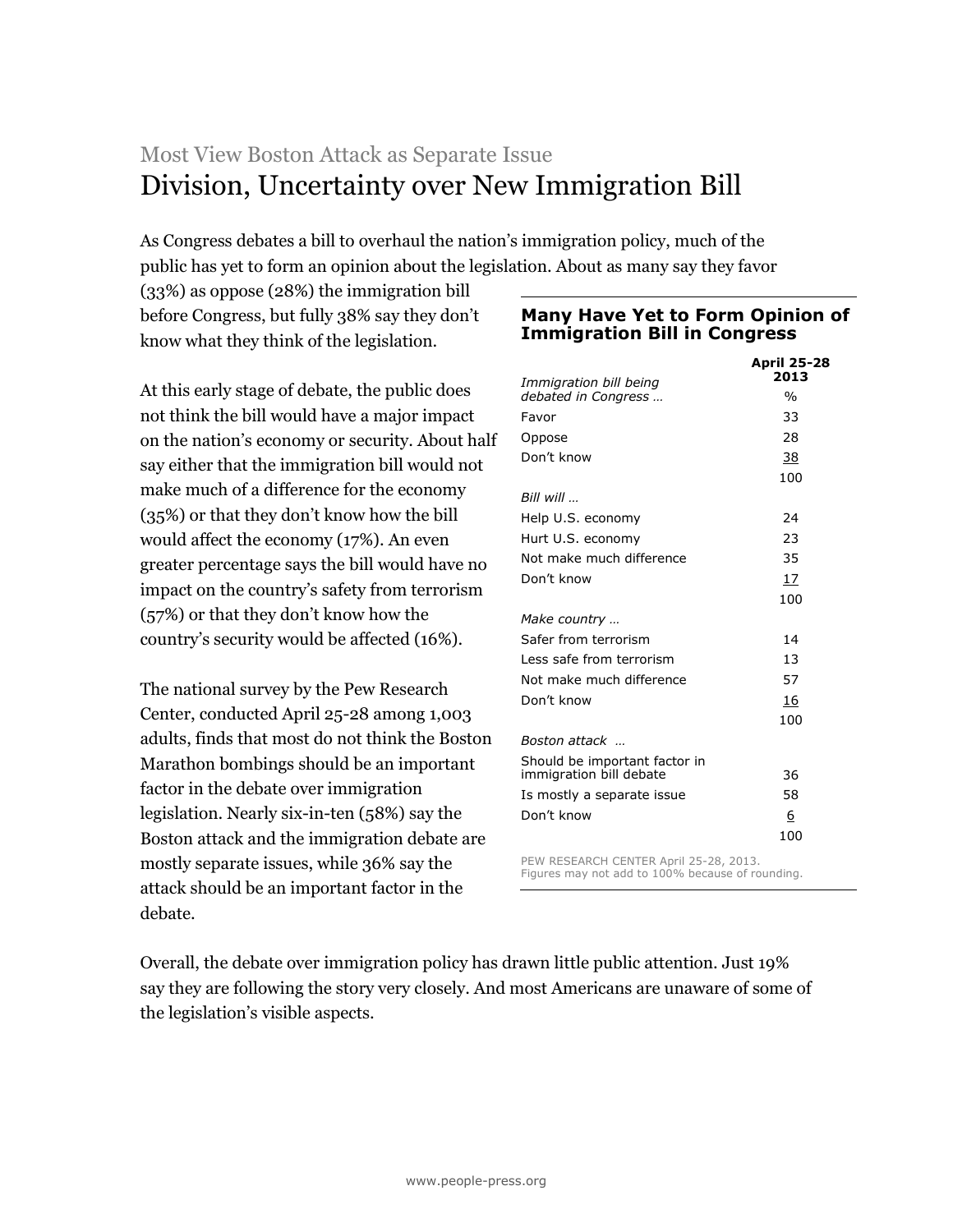Fewer than half (46%) know that the bill would allow unauthorized immigrants to stay in the country while applying for citizenship. And just 37% know that it was introduced by a bipartisan group of senators.

# **Views of Immigration Bill**

Twice as many Democrats favor (44%) as oppose (22%) the immigration bill currently being debated in Congress, while 33% do not offer an opinion. Republicans are divided with 30% in favor, 34% opposed and 36% not offering an opinion. Independents also are split (28% favor, 31% oppose, 40% don't know).

Notably, independents who lean to the Republican Party express more opposition to the bill than do self-identified Republicans. About half of Republican-leaning independents (51%) oppose the immigration bill while just 19% favor it.

College graduates support the immigration bill by roughly two-to-one (44% to 21%). Those with lower levels of education are divided over the legislation.

# **More GOP-Leaning Independents than Republicans Oppose Bill**

|                 | Favor | <b>Oppose</b> | DK            |
|-----------------|-------|---------------|---------------|
|                 | $\%$  | $\frac{0}{0}$ | $\frac{0}{0}$ |
| Total           | 33    | 28            | $38 = 100$    |
| Men             | 34    | 31            | $35 = 100$    |
| Women           | 33    | 26            | $42 = 100$    |
| White           | 28    | 31            | $41 = 100$    |
| <b>Black</b>    | 42    | 22            | $36 = 100$    |
| 18-29           | 35    | 25            | $40 = 100$    |
| 30-49           | 34    | 26            | $40 = 100$    |
| 50-64           | 31    | 36            | $33 = 100$    |
| $65+$           | 34    | 27            | $38 = 100$    |
| College grad+   | 44    | 21            | $35 = 100$    |
| Some college    | 28    | 28            | $44 = 100$    |
| HS or less      | 31    | 33            | $36 = 100$    |
| Republican      | 30    | 34            | $36 = 100$    |
| Democrat        | 44    | 22            | $33 = 100$    |
| Independent     | 28    | 31            | $40 = 100$    |
| Lean Republican | 19    | 51            | $30 = 100$    |
| Lean Democratic | 41    | 16            | $43 = 100$    |

PEW RESEARCH CENTER April 25-28, 2013. Figures may not add to 100% because of rounding. Whites and blacks include only those who are not Hispanic.

Blacks offer more support (42%) than opposition (22%) to the bill, while 36% offer no

opinion. By contrast, whites are divided: 28% favor the proposal, 31% oppose it and 41% do not offer an opinion.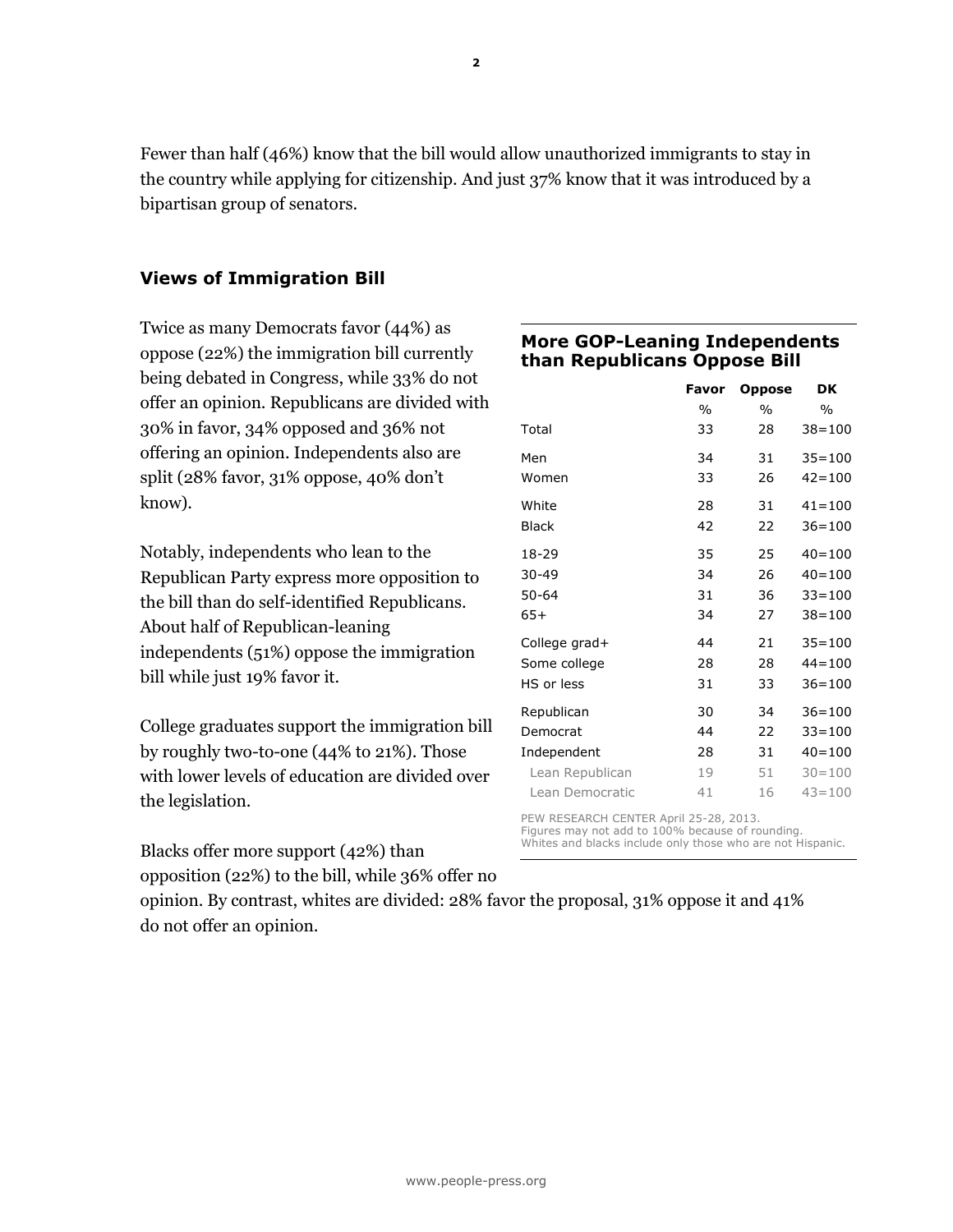# **Immigration Bill Seen as Having Limited Impact**

The public does not think the immigration bill before Congress would have a major impact on the economy or the country's safety from terrorism.

When asked how the immigration bill would impact the U.S. economy, as many say it would help the economy (24%) as hurt the economy (23%). A 35% plurality says the bill wouldn't make much difference for the economy and 17% do not offer an opinion.

In addition, 57% do not think the bill would have an effect on the country's safety from terrorism. Those who see a potential impact are divided over whether the bill would make the country safer (14%) or less safe (13%); 16% do not offer an opinion.

# **Modest Partisan Differences over Bill's Economic, Security Impacts**

|                                          | Total | Rep           | Dem           | Ind           |
|------------------------------------------|-------|---------------|---------------|---------------|
| Immigration bill will                    | %     | $\frac{0}{0}$ | $\frac{0}{0}$ | $\frac{0}{0}$ |
| Help U.S. economy                        | 24    | 21            | 33            | 22            |
| Hurt U.S. economy                        | 23    | 25            | 18            | 26            |
| Not make difference                      | 35    | 36            | 34            | 36            |
| Don't know                               | 17    | 18            | 15            | 16            |
|                                          | 100   | 100           | 100           | 100           |
| Make country safer<br>from terrorism     | 14    | 18            | 15            | 10            |
| Make country less safe<br>from terrorism | 13    | 20            | 8             | 14            |
| Not make difference                      | 57    | 46            | 62            | 61            |
| Don't know                               | 16    | 16            | 15            | 15            |
|                                          | 100   | 100           | 100           | 100           |

PEW RESEARCH CENTER April 25-28, 2013. Figures may not add to 100% because of rounding.

There are modest partisan differences in these opinions. Overall, somewhat more Democrats say the bill would help (33%) rather than hurt (18%) the U.S. economy, while about a third (34%) say it wouldn't make much difference. About as many Republicans say the bill would hurt (25%) as help (21%) the economy, while 36% say it wouldn't make much difference. Independents' views are similar to those of Republicans.

Republicans are more likely than Democrats to say that the immigration bill would make the country less safe from terrorism (20% vs. 8%). But a plurality of Republicans (46%), and majorities of Democrats (62%) and independents (61%), say the bill wouldn't have much of an effect on the country's safety from terrorism.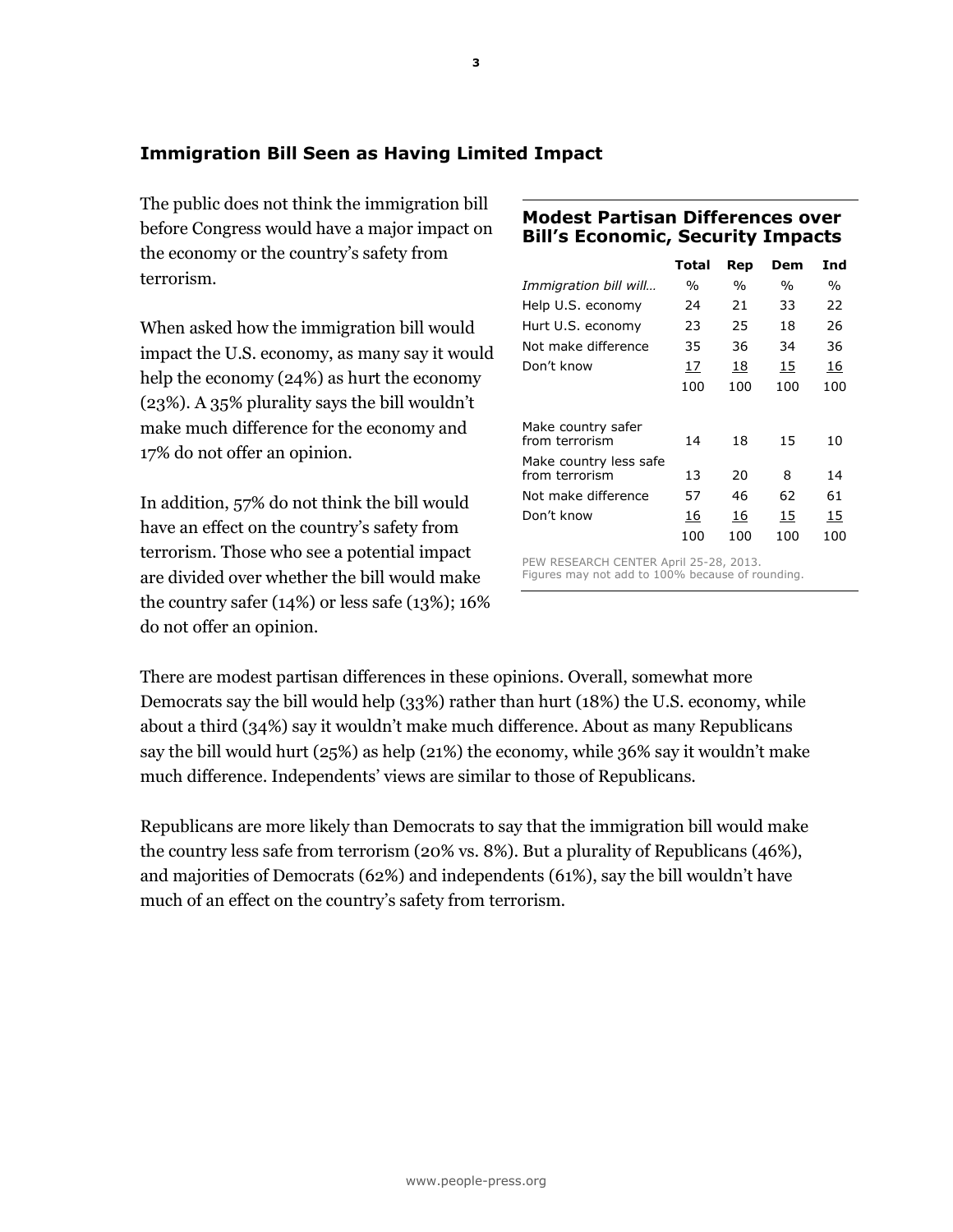# **Boston Attack, Immigration Debate Seen as Separate Issues**

While there has been discussion in Washington about whether the terrorist attack at the Boston Marathon should impact the debate over immigration, a majority of the public sees the two as separate issues. Nearly six-in-ten (58%) say the bombings and debate over the immigration bill are mostly separate issues, while 36% say the Boston bombings should be an important factor in the debate.

Most independents (62%) and Democrats (59%) see the Boston bombings and

## **Most See Boston Attacks, Immigration Debate as Separate**

|                                                        | Total           | Rep           | Dem           | Ind           |
|--------------------------------------------------------|-----------------|---------------|---------------|---------------|
| Boston attack                                          | $\frac{0}{0}$   | $\frac{0}{0}$ | $\frac{0}{0}$ | $\frac{0}{0}$ |
| Should be important<br>factor in immigration<br>debate | 36              | 46            | 33            | 34            |
| Is mostly a separate<br>issue                          | 58              | 50            | 59            | 62            |
| Don't know                                             | <u>6</u><br>100 | 4<br>100      | 8<br>100      | 4<br>100      |

PEW RESEARCH CENTER April 25-28, 2013. Figures may not add to 100% because of rounding.

immigration debate as separate. Republicans are somewhat more divided: 50% say they are separate issues, 46% say the bombings should be an important factor in the immigration debate.

# **Most Don't Know Key Facts about Bill**

Most Americans don't know that the immigration bill before Congress was introduced by a group of Republican and Democratic senators or that the bill stipulates that unauthorized immigrants be allowed to stay in the country while applying for citizenship.

About four-in-ten (37%) correctly say that the bill was introduced by a mix of Republican and Democratic senators; 47% volunteer that they don't know who introduced the bill, while 9% say it was introduced by a group of Democrats and 7% say it was introduced by a group of Republicans.

Only somewhat more (46%) know that the bill allows unauthorized immigrants to stay in the country while applying for citizenship, 16% think unauthorized immigrants must return to their home country before applying and 37% don't know.

# **Limited Knowledge of Immigration Bill**

| Immigration bill                                                         | <b>April 25-28</b><br>2013 |
|--------------------------------------------------------------------------|----------------------------|
| was introduced by                                                        | %                          |
| <b>Reps and Dems</b>                                                     | 37                         |
| Only Reps                                                                | 7                          |
| Only Dems                                                                | 9                          |
| Don't know                                                               | 47                         |
|                                                                          | 100                        |
| While applying<br>for citizenship,<br>unauthorized<br><i>immigrants </i> |                            |
| Can stay in U.S.                                                         | 46                         |
| Must return to<br>home country                                           | 16                         |
| Don't know                                                               | 37                         |
|                                                                          | 100                        |

PEW RESEARCH CENTER April 25-28, 2013. Figures may not add to 100% because of rounding.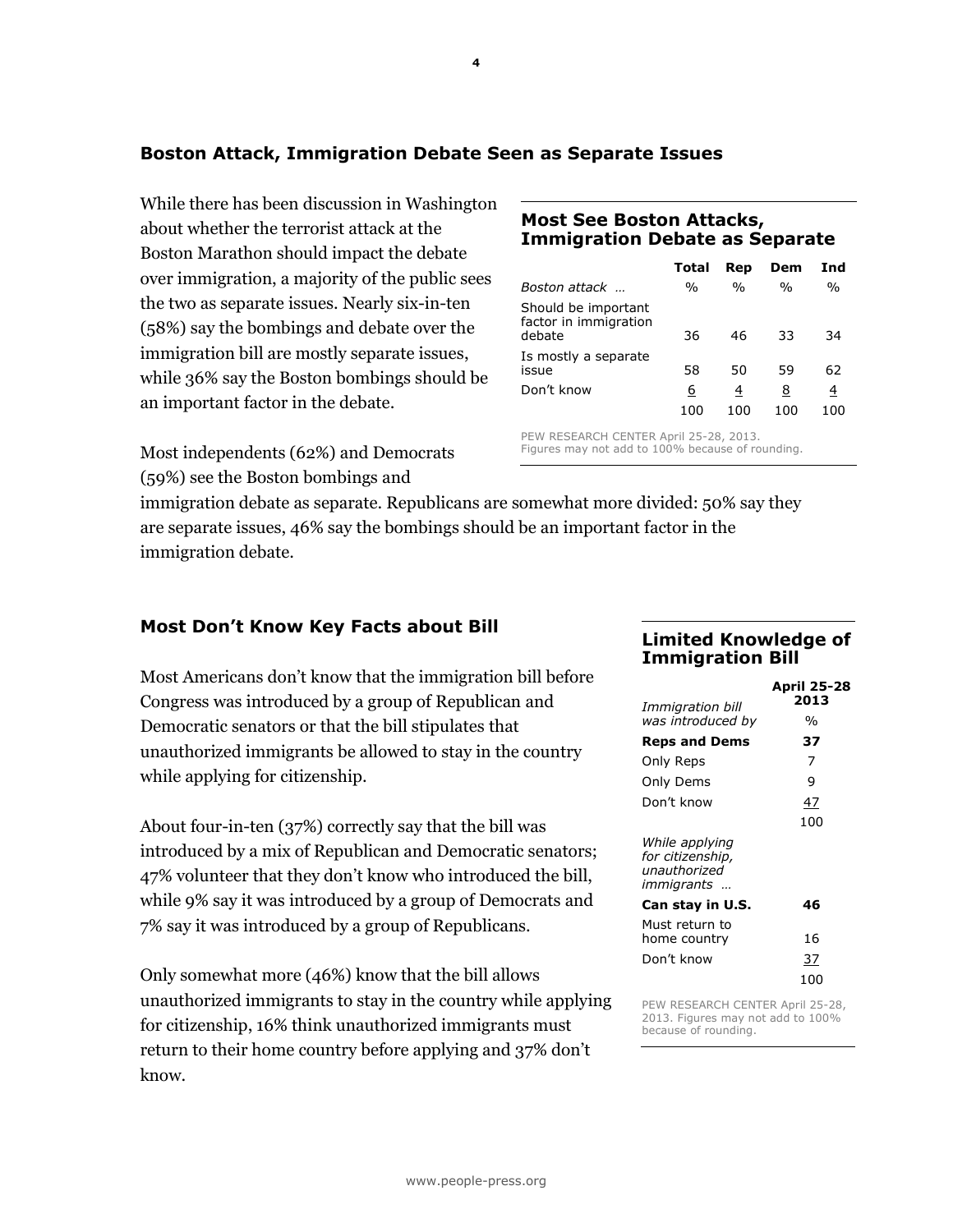Just 24% of the public correctly answered both knowledge questions, 35% got one question correct while 41% answered neither question correctly.

# **Support for Bill among Knowledgeable**

People who are relatively knowledgeable about the immigration bill – those able to answer both questions correctly – favor the legislation by 50% to 33%. Those less knowledgeable are more evenly divided.

Among those getting only one knowledge question correct, about as many favor (36%) as oppose (33%) the legislation with 31% not offering an opinion. A majority (57%) of those unable to answer either knowledge question have no opinion of the bill; 21% favor the legislation, while 22% oppose it.

## **Knowledgeable More Supportive of Immigration Bill**

|                                             | Favor         | <b>Oppose</b> | DK            |  |  |
|---------------------------------------------|---------------|---------------|---------------|--|--|
|                                             | $\frac{0}{0}$ | $\frac{0}{0}$ | $\frac{0}{0}$ |  |  |
| Total                                       | 33            | 28            | $38 = 100$    |  |  |
| Knowledge questions<br>correct (out of $2)$ |               |               |               |  |  |
| Two                                         | 50            | 33            | $18 = 100$    |  |  |
| One                                         | 36            | 33            | $31 = 100$    |  |  |
| Zero                                        | 21            | 22            | $57 = 100$    |  |  |
| PEW RESEARCH CENTER April 25-28, 2013.      |               |               |               |  |  |

Figures may not add to 100% because of rounding.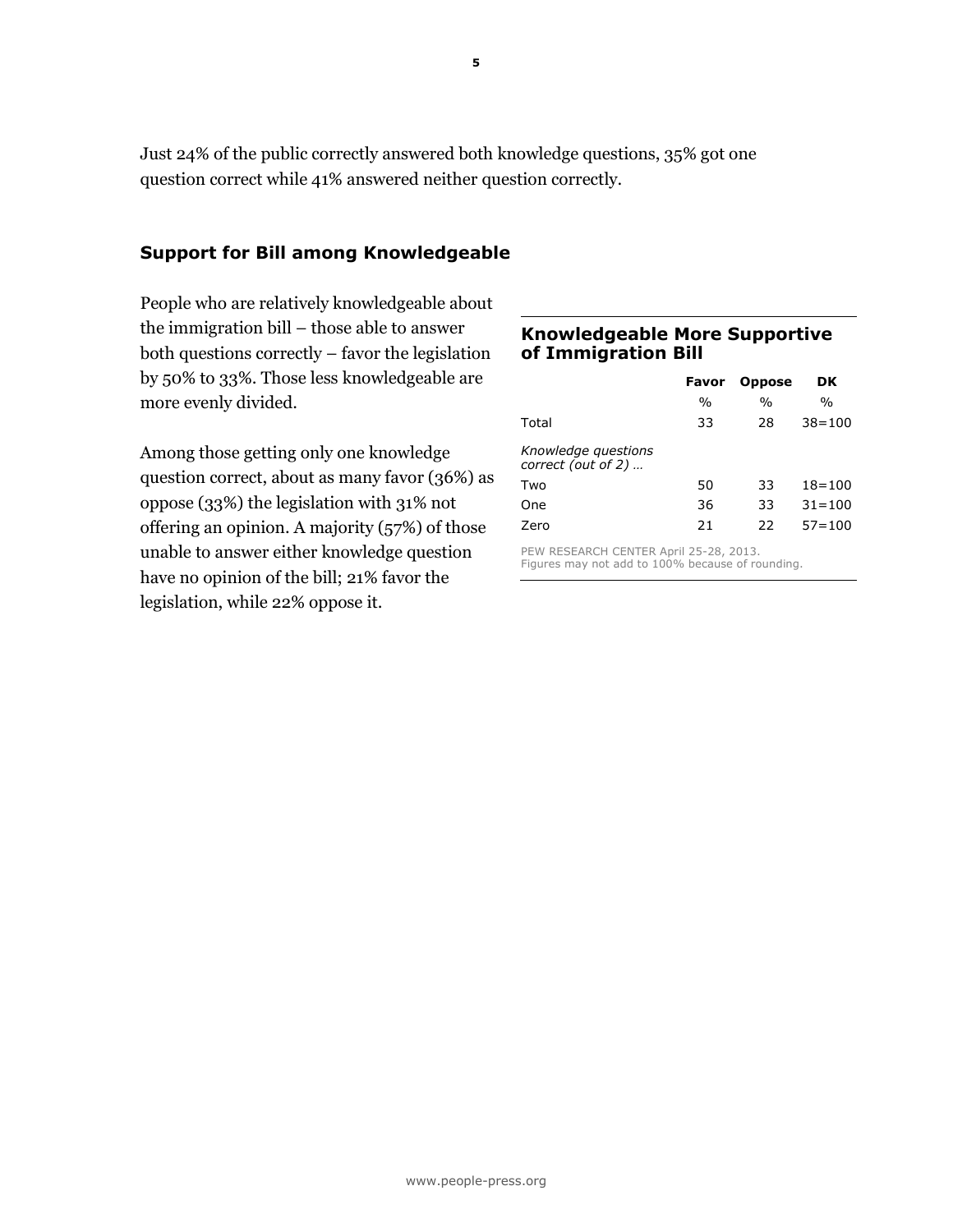The partisan differences in views of the immigration bill are wider among those who are aware that the bill allows unauthorized immigrants to stay in the U.S while applying for citizenship.

Republicans who know that the bill allows unauthorized immigrants to stay in the U.S. oppose the legislation by nearly two-to-one (52% to 27%). By contrast, Democrats who know this support the bill by three-to-one (60% to 18%).

Democrats who know the bill was introduced by a bipartisan group of senators also favor the bill by a wide margin (63% to 18%). But Republicans who know the legislation was sponsored by a group of Republicans and Democrats are divided (35% favor vs. 42% oppose).

## **Wide Gaps over Bill among Knowledgeable Reps and Dems**

| Rep           | Dem           | R-D<br>diff |
|---------------|---------------|-------------|
| $\frac{0}{0}$ | $\frac{0}{0}$ |             |
| 30            | 44            | $-14$       |
| 34            | 22            | $+12$       |
| 36            | <u>33</u>     |             |
| 100           | 100           |             |
|               |               |             |
| 27            | 60            | -33         |
| 52            | 18            | $+34$       |
| <u>21</u>     | <u>22</u>     |             |
| 100           | 100           |             |
|               |               |             |
| 35            | 63            | $-28$       |
| 42            | 18            | $+24$       |
| <u>23</u>     | 19            |             |
| 100           | 100           |             |
|               |               |             |

PEW RESEARCH CENTER April 25-28, 2013. Figures may not add to 100% because of rounding.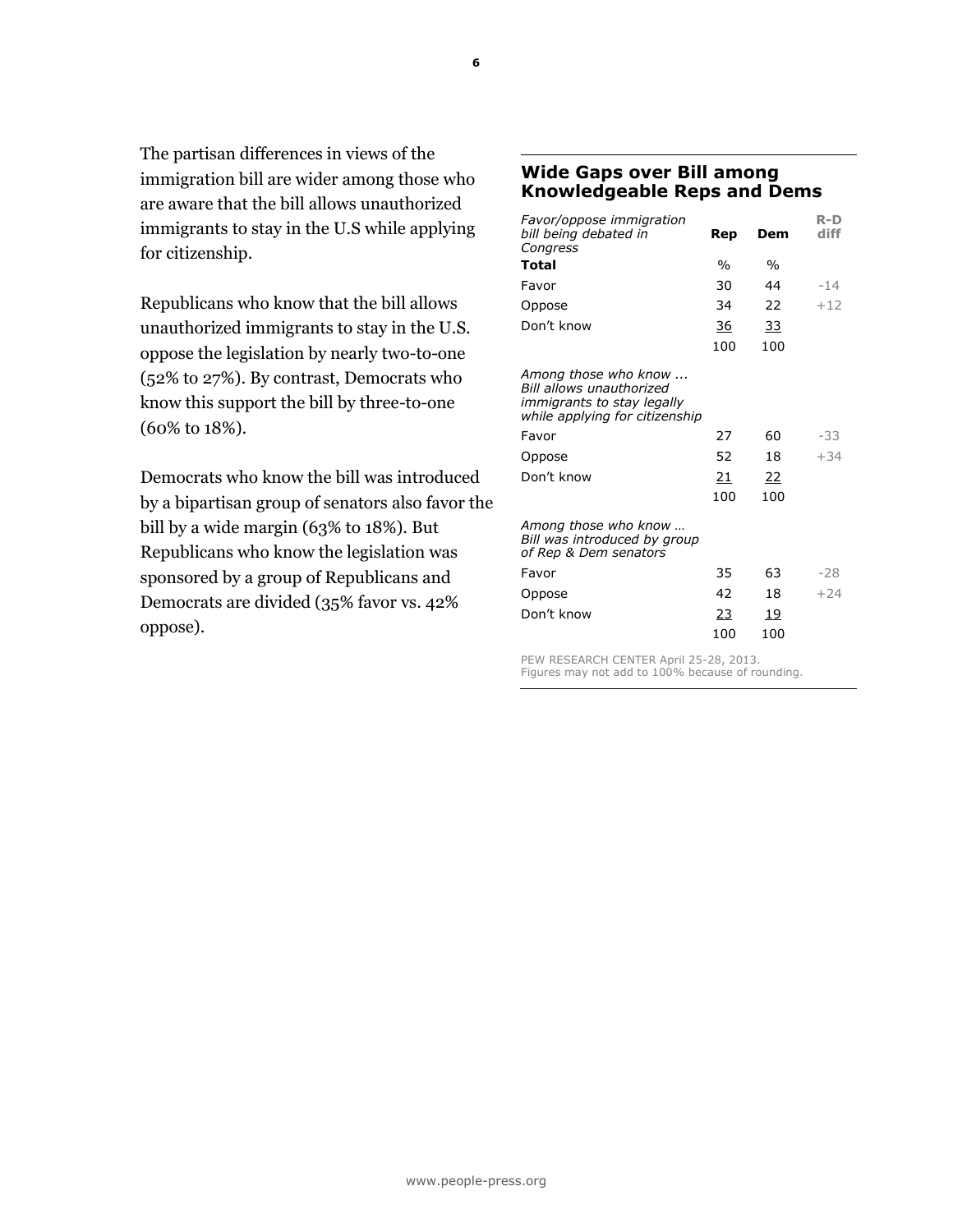## **About the Survey**

The analysis in this report is based on telephone interviews conducted April 25-28, 2013 among a national sample of 1,003 adults 18 years of age or older living in the continental United States (500 respondents were interviewed on a landline telephone, and 503 were interviewed on a cell phone, including 237 who had no landline telephone). The survey was conducted by interviewers at Princeton Data Source under the direction of Princeton Survey Research Associates International. A combination of landline and cell phone random digit dial samples were used; both samples were provided by Survey Sampling International. Interviews were conducted in English. Respondents in the landline sample were selected by randomly asking for the youngest adult male or female who is now at home. Interviews in the cell sample were conducted with the person who answered the phone, if that person was an adult 18 years of age or older. For detailed information about our survey methodology, see: [http://people-press.org/methodology/.](http://people-press.org/methodology/)

The combined landline and cell phone sample are weighted using an iterative technique that matches gender, age, education, race, Hispanic origin and region to parameters from the 2011 Census Bureau's American Community Survey and population density to parameters from the Decennial Census. The sample also is weighted to match current patterns of telephone status, based on extrapolations from the 2012 National Health Interview Survey. The weighting procedure also accounts for the fact that respondents with both landline and cell phones have a greater probability of being included in the combined sample and adjusts for household size among respondents with a landline phone. Sampling errors and statistical tests of significance take into account the effect of weighting. The following table shows the unweighted sample sizes and the error attributable to sampling that would be expected at the 95% level of confidence for different groups in the survey:

| Group                                       | <b>Unweighted</b><br>sample size | Plus or minus                                                           |
|---------------------------------------------|----------------------------------|-------------------------------------------------------------------------|
| Total sample                                | 1,003                            | 3.7 percentage points                                                   |
| Republicans<br>Democrats<br>Independents    | 253<br>324<br>362                | 7.4 percentage points<br>6.5 percentage points<br>6.2 percentage points |
| Knowledge questions<br>correct (out of two) |                                  |                                                                         |
| Two                                         | 275                              | 7.1 percentage points                                                   |
| One                                         | 342                              | 6.4 percentage points                                                   |
| Zero                                        | 386                              | 6.0 percentage points                                                   |

Sample sizes and sampling errors for other subgroups are available upon request.

In addition to sampling error, one should bear in mind that question wording and practical difficulties in conducting surveys can introduce error or bias into the findings of opinion polls.

© Pew Research Center, 2013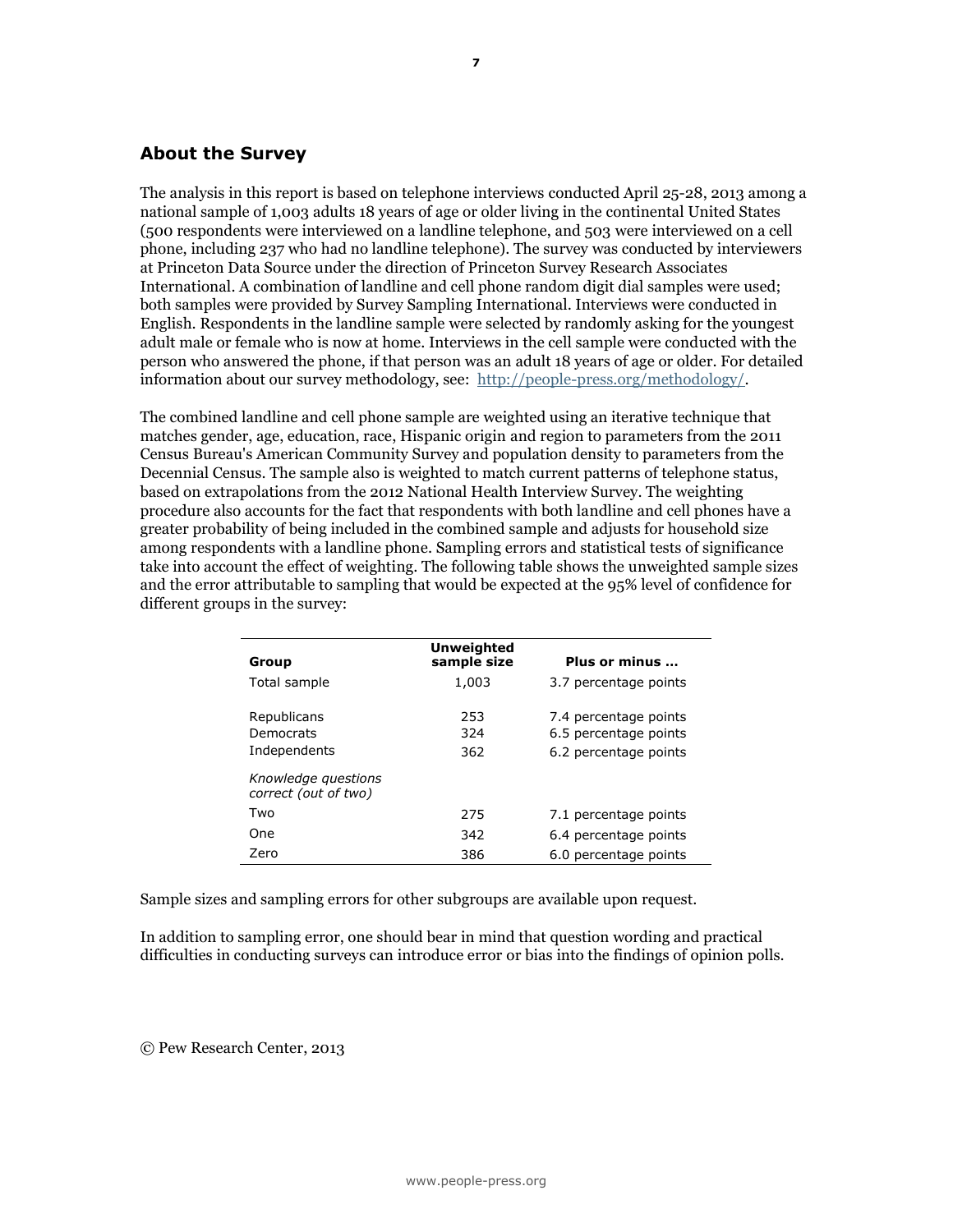#### **PEW RESEARCH CENTER April 25-28, 2013, OMNIBUS FINAL TOPLINE N=1,003**

## **ASK ALL:**

PEW.1 As I read a list of some stories covered by news organizations this past week, please tell me if you happened to follow each news story very closely, fairly closely, not too closely, or not at all closely. First, **[INSERT ITEM; RANDOMIZE] [IF NECESSARY** "Did you follow **[ITEM]** very closely, fairly closely, not too closely or not at all closely?"**]**

|    |                                                                                       | Very<br><u>closelv</u> | Fairly<br>closely | Not too<br>closely | Not at all<br>closely | (VOL.)<br>DK/Ref    |
|----|---------------------------------------------------------------------------------------|------------------------|-------------------|--------------------|-----------------------|---------------------|
| а. | The investigation into the terrorist bombings<br>at the Boston Marathon               |                        |                   |                    |                       |                     |
|    | April 25-28, 2013                                                                     | 49                     | 33                | 9                  | 9                     | 1                   |
|    | <b>TRENDS FOR COMPARISON:</b>                                                         |                        |                   |                    |                       |                     |
|    | April 18-21, 2013: A terrorist bombing at                                             |                        |                   |                    |                       |                     |
|    | the Boston Marathon                                                                   | 63                     | 22                | 10                 | 5                     | $\ast$              |
|    | November 4-7, 2010: News about recent                                                 |                        |                   |                    |                       |                     |
|    | plots in the United States and Europe                                                 | 29                     | 31                | 19                 | 20                    | $\ast$              |
|    | October 28-November 1, 2010                                                           | 28                     | 33                | 17                 | 21                    | 1                   |
|    | June 24-27, 2010: The man who attempted                                               |                        |                   |                    |                       |                     |
|    | to bomb Times Square pleading guilty                                                  | 18                     | 28                | 26                 | 27                    | 1                   |
|    | May 7-10, 2010: The investigation and                                                 |                        |                   |                    |                       |                     |
|    | arrests following an attempted car bombing                                            |                        |                   |                    |                       |                     |
|    | in Times Square in New York                                                           | 37                     | 32                | 16                 | 15                    | $\ast$              |
|    | January 8-11, 2010: The government's                                                  |                        |                   |                    |                       |                     |
|    | response to an attempted terrorist attack                                             |                        |                   |                    |                       | $\ast$              |
|    | on a Detroit-bound plane on Christmas                                                 | 37                     | 36                | 14                 | 12                    |                     |
|    | November 13-16, 2009: The investigations<br>into the shootings at Fort Hood Army post |                        |                   |                    |                       |                     |
|    | in Texas                                                                              | 35                     | 37                | 16                 | 11                    | 1                   |
|    | November 6-9, 2009: A shooter killing 13                                              |                        |                   |                    |                       |                     |
|    | people at Fort Hood Army post in Texas                                                | 44                     | 34                | 14                 | 8                     | $\ast$              |
|    | September 25-28, 2009: News about                                                     |                        |                   |                    |                       |                     |
|    | recent terrorist plots in the United States                                           | 32                     | 38                | 17                 | 14                    | 0                   |
|    | May 11-14, 2007: The arrest of six men                                                |                        |                   |                    |                       |                     |
|    | charged with plotting an attack on the                                                |                        |                   |                    |                       |                     |
|    | Fort Dix Army base                                                                    | 19                     | 29                | 20                 | 31                    | 1                   |
|    | July, 2002: Defending against terrorist                                               |                        |                   |                    |                       |                     |
|    | attacks in the U.S.                                                                   | 51                     | 33                | 9                  | 6                     | 1                   |
|    | June, 2002: The arrest of a man for                                                   |                        |                   |                    |                       |                     |
|    | planning a "dirty bomb" attack on the U.S.                                            | 30                     | 30                | 24                 | 15                    | 1                   |
|    | June, 2002: Defending against terrorist                                               |                        |                   |                    |                       |                     |
|    | attacks in the U.S.                                                                   | 45                     | 35                | 12                 | 7                     | 1                   |
|    | April, 2002                                                                           | 46                     | 36                | 10                 | 7                     | 1                   |
|    | Early April, 2002                                                                     | 49                     | 35                | 10                 | 5                     | 1                   |
|    | January 2002: Reports on the failed suicide                                           |                        |                   |                    |                       |                     |
|    | bombing of an American Airlines jet coming                                            |                        |                   |                    |                       |                     |
|    | from Paris                                                                            | 20                     | 34                | 22                 | 23                    | 1                   |
|    | December, 2001: Terrorism attacks on the                                              | 60                     | 29                | $\overline{7}$     | 3                     | 1                   |
|    | <b>United States</b><br>Mid-November, 2001                                            |                        |                   |                    | $\mathbf 2$           |                     |
|    | Early November, 2001                                                                  | 66<br>63               | 25<br>26          | 6<br>6             | 3                     | 1<br>$\overline{2}$ |
|    |                                                                                       | 78                     | 16                | 4                  | $\mathbf{1}$          | 1                   |
|    | Mid-October, 2001<br>Early October, 2001: News about the                              | 73                     | 22                | 4                  | $\mathbf{1}$          | $\ast$              |
|    | terrorist attacks on the World Trade Center                                           |                        |                   |                    |                       |                     |
|    | in New York and the Pentagon in                                                       |                        |                   |                    |                       |                     |
|    | Washington                                                                            |                        |                   |                    |                       |                     |
|    | Mid-September, 2001                                                                   | 74                     | 22                | 3                  | $\mathbf{1}$          | $\ast$              |
|    |                                                                                       |                        |                   |                    |                       |                     |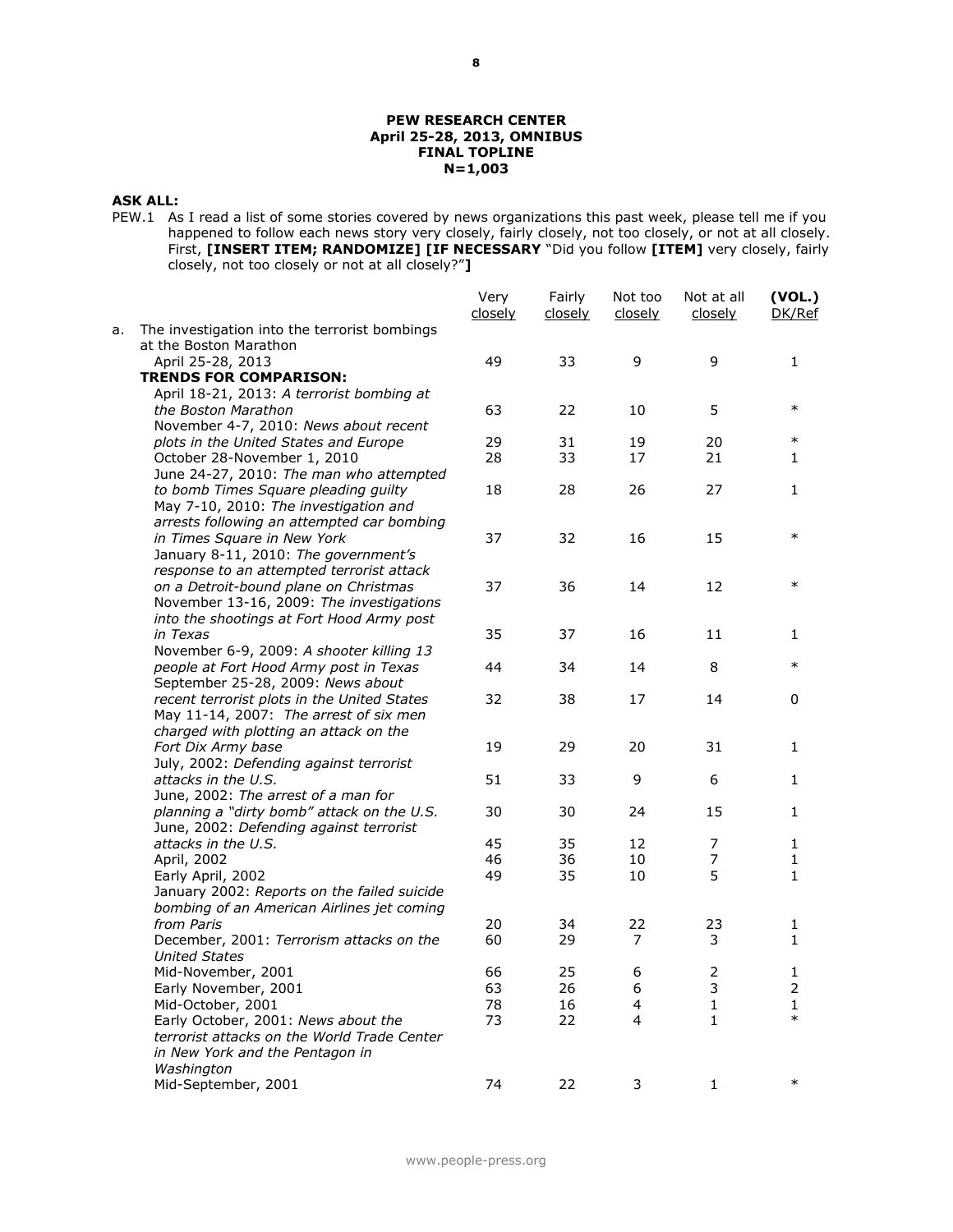## **PEW.1 CONTINUED…**

|    |                                                                          | Very<br>closely | Fairly<br><u>closely</u> | Not too<br><u>closely</u> | Not at all<br><u>closely</u> | (VOL.)<br>DK/Ref |
|----|--------------------------------------------------------------------------|-----------------|--------------------------|---------------------------|------------------------------|------------------|
|    | January, 2000: The recent arrests of<br>suspected terrorists in the U.S. | 23              | 36                       | 23                        | 17                           | 1                |
| b. | Debate over immigration policy in the U.S.                               |                 |                          |                           |                              |                  |
|    | April 25-28, 2013                                                        | 19              | 25                       | 24                        | 32                           | $\ast$           |
|    | April 18-21, 2013                                                        | 21              | 22                       | 25                        | 31                           | 1                |
|    | April 4-7, 2013                                                          | 23              | 22                       | 22                        | 32                           | $\ast$           |
|    | <b>TRENDS FOR COMPARISON:</b>                                            |                 |                          |                           |                              |                  |
|    | January 31-February 3, 2013: Debate in                                   |                 |                          |                           |                              |                  |
|    | Washington over immigration policy                                       | 23              | 25                       | 22                        | 29                           | 1                |
|    | June 28-July 1, 2012: The Supreme Court                                  |                 |                          |                           |                              |                  |
|    | decision on Arizona's immigration law                                    | 29              | 21                       | 19                        | 30                           | 1                |
|    | April 26-29, 2012: The issue of                                          |                 |                          |                           |                              |                  |
|    | immigration                                                              | 21              | 24                       | 26                        | 27                           | 1                |
|    | May 12-15, 2011                                                          | 18              | 22                       | 27                        | 32                           | 1                |
|    | September 2-6, 2010                                                      | 30              | 31                       | 19                        | 20                           | $\mathbf{1}$     |
|    | August 12-15, 2010                                                       | 27              | 31                       | 19                        | 21                           | 1                |
|    | July 29-August 1, 2010: A court ruling that                              |                 |                          |                           |                              |                  |
|    | stops most of Arizona's immigration law                                  |                 |                          |                           |                              |                  |
|    | from going into effect                                                   | 40              | 32                       | 17                        | 10                           | 1                |
|    | July 8-11, 2010: The U.S. Justice                                        |                 |                          |                           |                              |                  |
|    | Department challenging the legality of                                   |                 |                          |                           |                              |                  |
|    | Arizona's recent immigration law                                         | 30              | 27                       | 19                        | 23                           | 1                |
|    | July 1-5, 2010: The issue of immigration                                 | 34              | 30                       | 20                        | 14                           | 1                |
|    | May 7-10, 2010: A new Arizona law that                                   |                 |                          |                           |                              |                  |
|    | gives police more authority to question                                  |                 |                          |                           |                              |                  |
|    | people they suspect might be illegal                                     |                 |                          |                           |                              |                  |
|    | immigrants                                                               | 38              | 27                       | 13                        | 21                           | 1                |
|    | April 30-May 3, 2010                                                     | 36              | 31                       | 13                        | 20                           | $\ast$           |
|    | October 12-15, 2007: The issue of                                        |                 |                          |                           |                              |                  |
|    | immigration                                                              | 23              | 29                       | 19                        | 29                           | $\ast$           |
|    | June 29-July 2, 2007: The debate in                                      |                 |                          |                           |                              |                  |
|    | Congress over new immigration policy                                     | 26              | 30                       | 21                        | 23                           | $\ast$           |
|    | June 22-25, 2007                                                         | 24              | 28                       | 22                        | 26                           | $\ast$           |
|    | June 15-18, 2007                                                         | 22              | 32                       | 21                        | 25                           | $\ast$           |
|    | June 8-11, 2007                                                          | 24              | 29                       | 20                        | 26                           | 1                |
|    | May 24-27, 2007                                                          | 27              | 31                       | 22                        | 19                           | $\mathbf{1}$     |
|    | April 12-16, 2007: The issue of                                          |                 |                          |                           |                              |                  |
|    | immigration                                                              | 21              | 29                       | 24                        | 26                           | $\ast$           |
|    | August, 2006                                                             | 34              | 40                       | 16                        | 9                            | 1                |
|    | June, 2006                                                               | 36              | 41                       | 15                        | $\overline{\phantom{a}}$     | 1                |
|    | May, 2006                                                                | 44              | 33                       | 13                        | 9                            | 1                |
|    | April, 2006                                                              | 39              | 34                       | 16                        | 10                           | 1                |
|    | December, 1994: Passage of Proposition                                   |                 |                          |                           |                              |                  |
|    | 187, the California law that bars education,                             |                 |                          |                           |                              |                  |
|    | health and welfare benefits from illegal                                 |                 |                          |                           |                              |                  |
|    | immigrants and their children                                            | 26              | 32                       | 22                        | 20                           | $\ast$           |
| c. | Flight delays at airports due to the furlough                            |                 |                          |                           |                              |                  |
|    | of air-traffic controllers                                               |                 |                          |                           |                              |                  |
|    | April 25-28, 2013                                                        | 15              | 21                       | 24                        | 40                           | $\ast$           |
|    | <b>TREND FOR COMPARISON:</b>                                             |                 |                          |                           |                              |                  |
|    | August 4-7, 2011: The partial shutdown of                                |                 |                          |                           |                              |                  |
|    | the Federal Aviation Administration due to                               |                 |                          |                           |                              |                  |
|    | disagreements in Congress                                                | 17              | 24                       | 22                        | 36                           | 1                |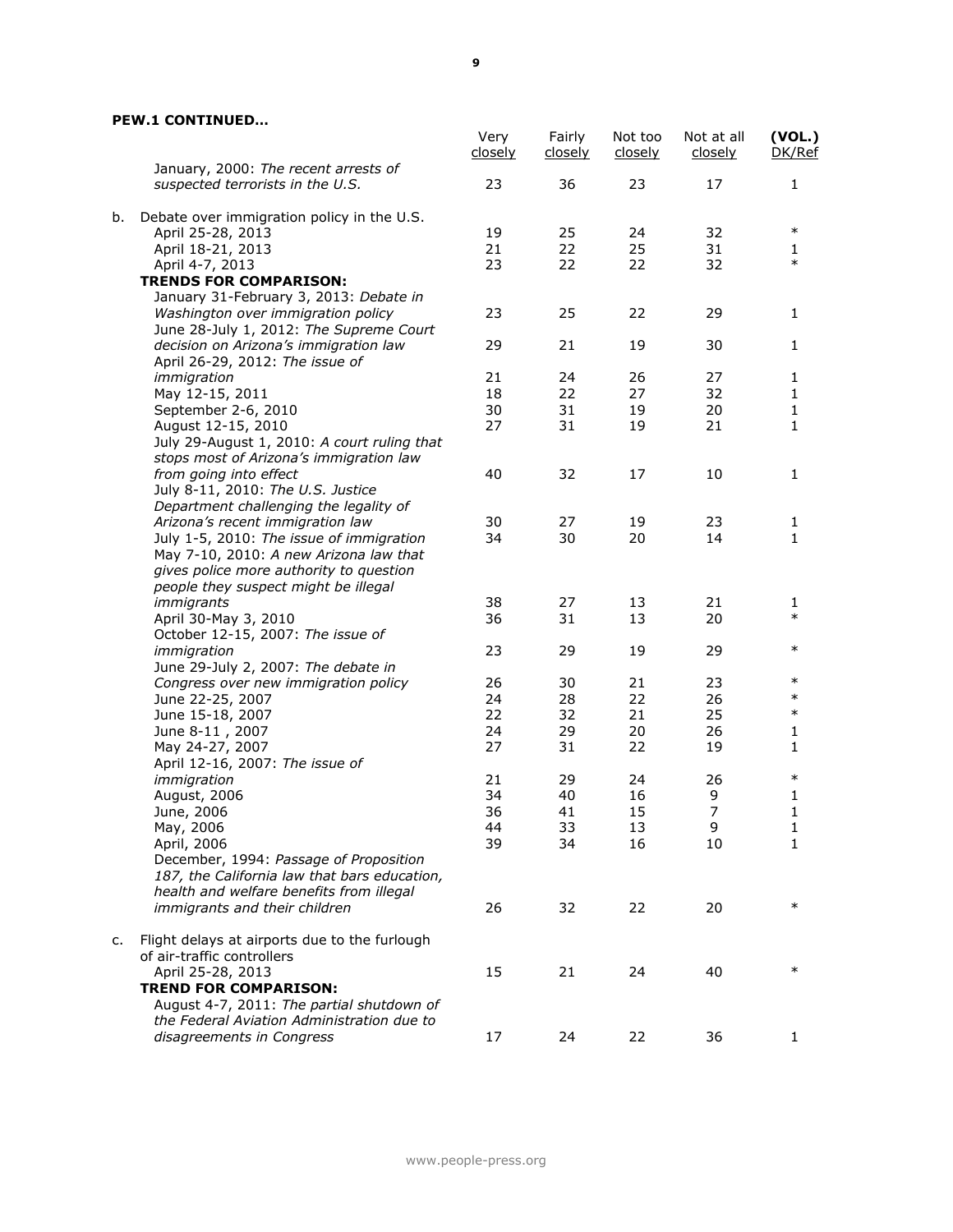### **PEW.1 CONTINUED…**

|    |                                             | Very<br><u>closely</u> | Fairly<br><u>closely</u> | Not too<br><u>closely</u> | Not at all<br>closely | (VOL.)<br>DK/Ref |
|----|---------------------------------------------|------------------------|--------------------------|---------------------------|-----------------------|------------------|
| d. | Charges that Syria has used chemical        |                        |                          |                           |                       |                  |
|    | weapons against anti-government groups      |                        |                          |                           |                       |                  |
|    | April 25-28, 2013                           | 18                     | 25                       | 24                        | 33                    | $\mathbf{1}$     |
|    | <b>TRENDS FOR COMPARISON:</b>               |                        |                          |                           |                       |                  |
|    | March 28-31, 2013: Political violence in    |                        |                          |                           |                       |                  |
|    | Syria                                       | 13                     | 22                       | 25                        | 40                    | 1                |
|    | December 13-16, 2012                        | 14                     | 26                       | 26                        | 33                    | 1                |
|    | December 6-9, 2012                          | 19                     | 28                       | 23                        | 29                    | 1                |
|    | November 29-December 2, 2012                | 15                     | 23                       | 23                        | 39                    | 1                |
|    | August 16-19, 2012                          | 12                     | 24                       | 26                        | 37                    | $\overline{2}$   |
|    | July 19-22, 2012                            | 17                     | 24                       | 23                        | 36                    | $\mathbf{1}$     |
|    | June 28-July 1, 2012                        | 13                     | 19                       | 26                        | 42                    | $\ast$           |
|    | June 14-17, 2012                            | 15                     | 24                       | 21                        | 40                    | 1                |
|    | May 31-June 3, 2012                         | 12                     | 25                       | 25                        | 37                    | 1                |
|    | April 12-15, 2012: International efforts to |                        |                          |                           |                       |                  |
|    | stop political violence in Syria            | 14                     | 23                       | 25                        | 37                    | 1                |
|    | April 5-8, 2012                             | 15                     | 21                       | 27                        | 37                    | 1                |
|    | March 15-28, 2012: Political violence in    |                        |                          |                           |                       |                  |
|    | Syria                                       | 16                     | 26                       | 27                        | 30                    | 1                |
|    | March 8-11, 2012                            | 17                     | 23                       | 23                        | 37                    | 1                |
|    | February 23-26, 2012                        | 18                     | 24                       | 21                        | 35                    | $\mathbf{1}$     |
|    | February 9-12, 2012                         | 17                     | 23                       | 23                        | 36                    | $\ast$           |
|    | January 12-15, 2012                         | 12                     | 17                       | 26                        | 45                    | 1                |
|    | August 4-7, 2011: Political violence        |                        |                          |                           |                       |                  |
|    | following uprisings in Syria                | 10                     | 19                       | 26                        | 44                    | $\mathbf{1}$     |
|    | June 2-5, 2011: Anti-government protests    |                        |                          |                           |                       |                  |
|    | and violence in some Middle Eastern         |                        |                          |                           |                       |                  |
|    | countries                                   | 18                     | 25                       | 25                        | 32                    | $\ast$           |
|    | May 5-8, 2011: Political violence following |                        |                          |                           |                       |                  |
|    | uprisings in Syria                          | 14                     | 27                       | 30                        | 28                    | 1                |
|    | April 28-May 1, 2011: Anti-government       |                        |                          |                           |                       |                  |
|    | protests and violence in some Middle        |                        |                          |                           |                       |                  |
|    | Eastern countries                           | 18                     | 29                       | 25                        | 27                    | 1                |
|    | February 3-6, 2011: Anti-government         |                        |                          |                           |                       |                  |
|    | protests in Egypt and other Middle Eastern  |                        |                          |                           |                       | $\ast$           |
|    | countries                                   | 32<br>17               | 35                       | 16                        | 18                    | $\ast$           |
|    | January 27-30, 2011                         |                        | 26                       | 21                        | 35                    |                  |
|    |                                             |                        |                          |                           |                       |                  |

## **PEW.2, PEW.4 PREVIOUSLY RELEASED**

## **NO QUESTIONS PEW.3, PEW.5-PEW.7**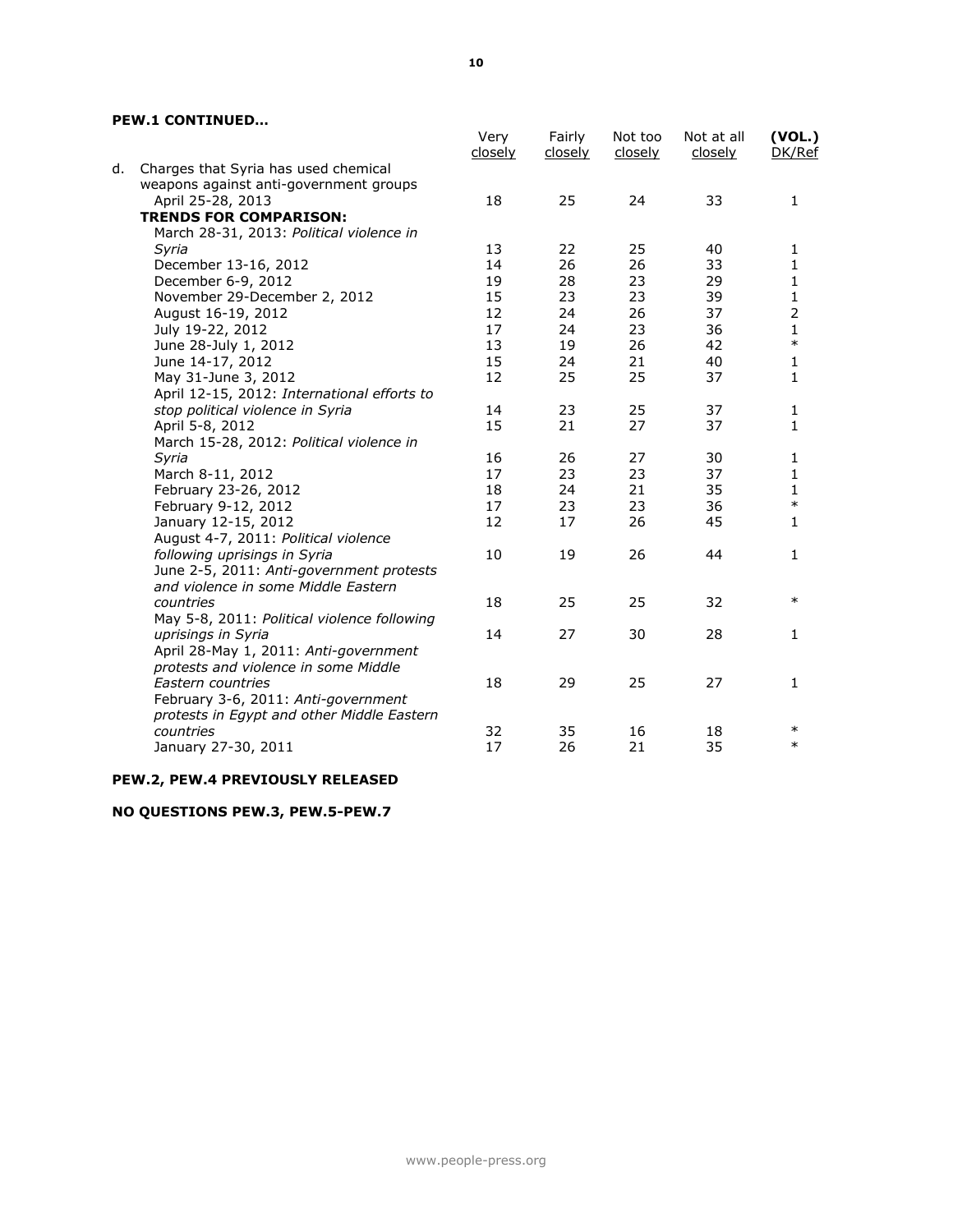#### **ASK ALL:**

PEW.8 As you may know, a new immigration bill is currently being debated in Congress. From what you've seen and heard so far, do you favor or oppose this immigration bill?

Apr 25-28

2013

- 33 Favor
- 28 Oppose
- 38 Don't know/Refused **(VOL.)**

# **RANDOMIZE ITEMS PEW.9-PEW.10**

#### **ASK ALL:**

And just your impression…

PEW.9 Do you think the immigration bill before Congress would **[RANDOMIZE ITEMS 1 AND 2]**, or not make much of a difference?

#### Apr 25-28

2013

- 14 Make the country safer from terrorism
- 13 Make the country less safe from terrorism
- 57 Not make much of a difference
- 16 Don't know/Refused **(VOL.)**

#### **RANDOMIZE ITEMS PEW.9-PEW.10**

#### **ASK ALL:**

PEW.10 Do you think the immigration bill before Congress would **[RANDOMIZE ITEMS 1 AND 2]**, or not make much of a difference?

Apr 25-28

## 2013

- 24 Help the U.S. economy
- 23 Hurt the U.S. economy
- 35 Not make much of a difference
- 17 Don't know/Refused **(VOL.)**

#### **ASK ALL:**

PEW.11 Do you happen to know whether the immigration bill before Congress was introduced by **[READ AND RANDOMIZE]**?

#### Apr 25-28

2013

- 7 A group of Republican senators
- 9 A group of Democratic senators [OR]<br>37 A mix of Republican and Democratic s
- A mix of Republican and Democratic senators
- 47 Don't know/Refused **(VOL.)**

#### **ASK ALL:**

PEW.12 Do you happen to know whether the immigration bill **[READ AND RANDOMIZE]**?

#### Apr 25-28

2013

- 46 Allows unauthorized immigrants to stay in the country while applying for citizenship [OR] Requires unauthorized immigrants to return to their home country before applying for 16 citizenship
- 37 Don't know/Refused **(VOL.)**